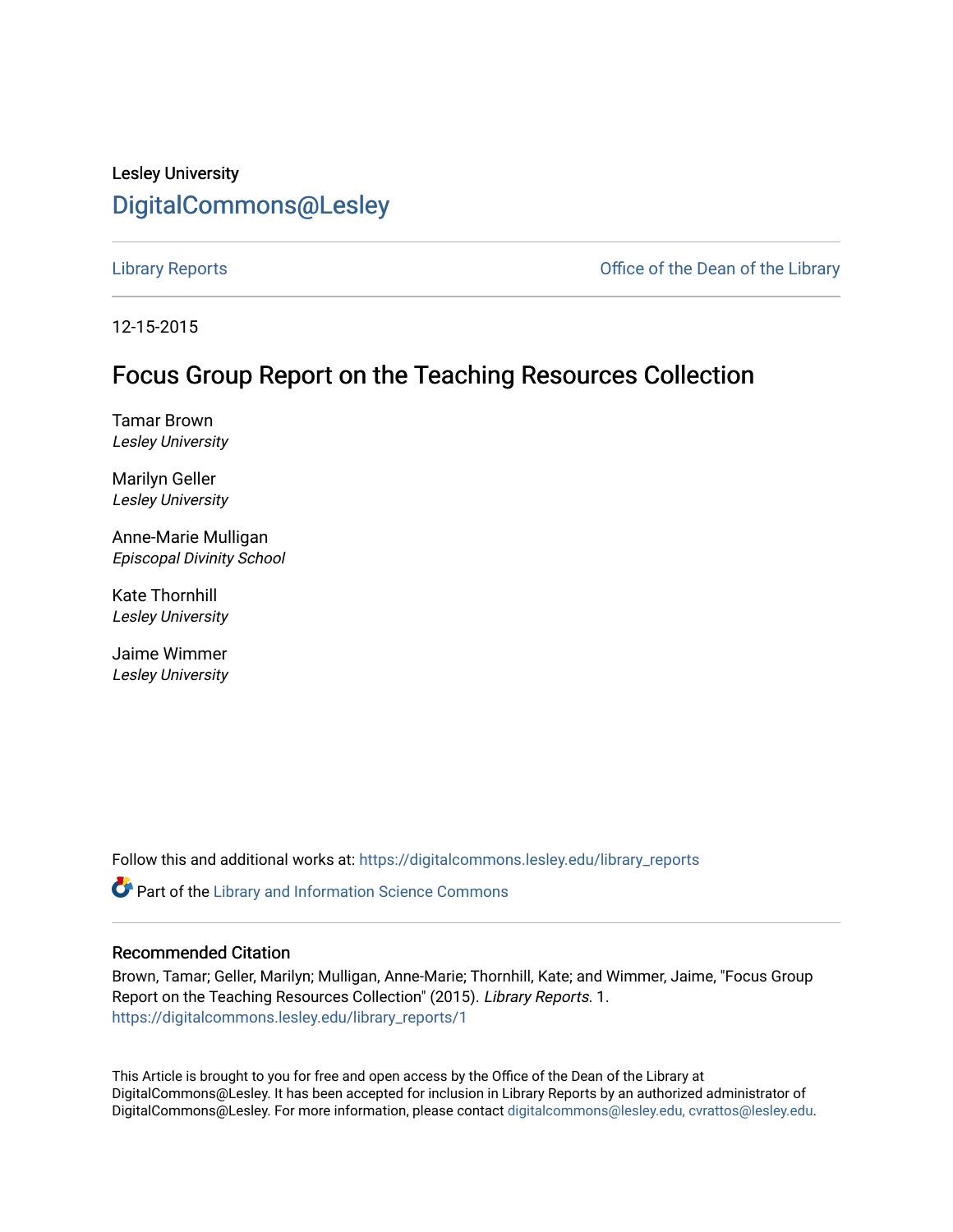### **Focus Group Report on the Teaching Resources Collection**

Tamar Brown, Research and Instruction Librarian Marilyn Geller, Collection Management Librarian Anne-Marie Mulligan, EDS Collection Services Librarian Kate Thornhill, Research and Instruction Librarian for Digital Scholarship Jaime Wimmer, Evening Supervisor for Access Services

> **Lesley University Libraries Assessment Workgroup December 2015**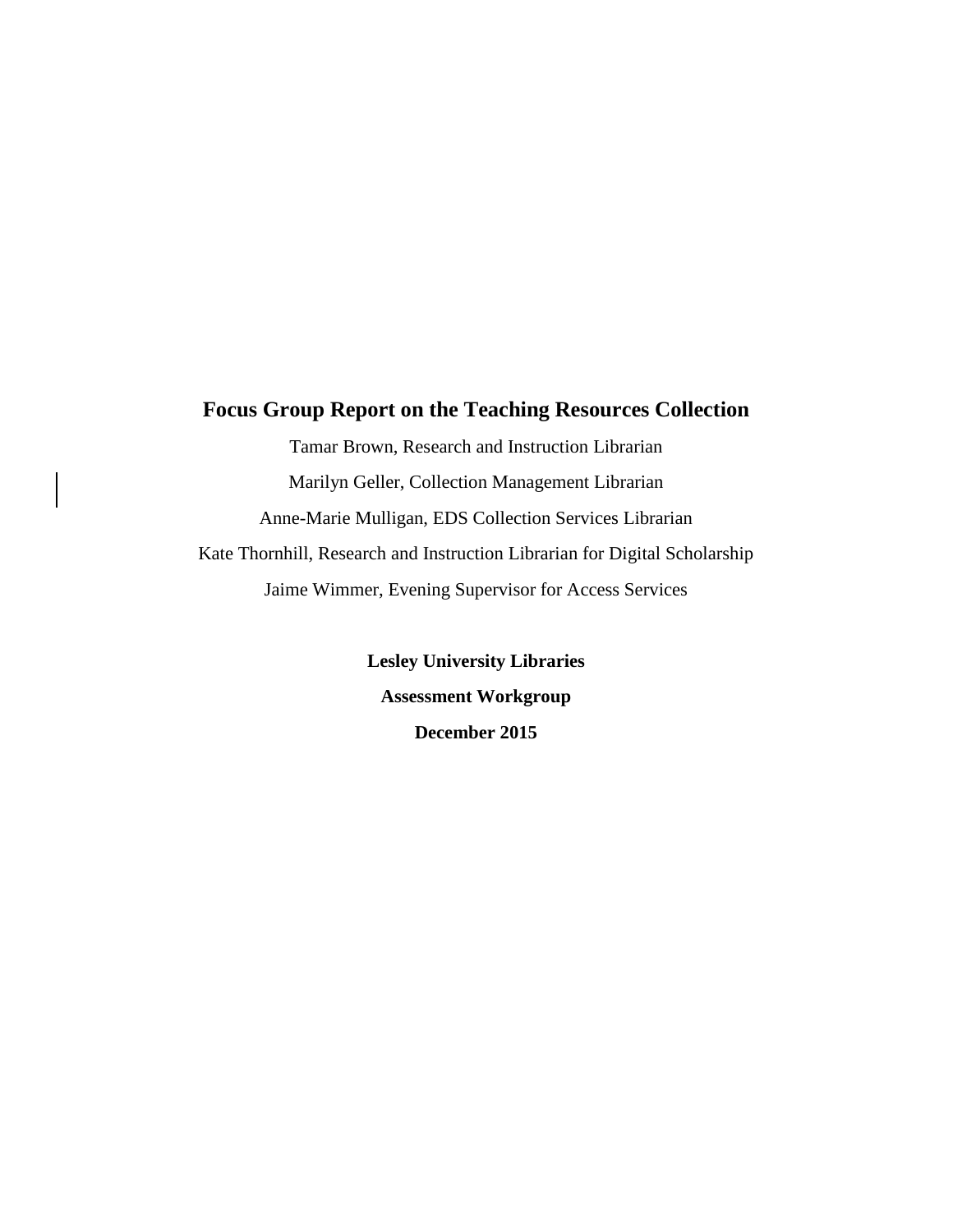#### Abstract

The Lesley University Libraries' Assessment Workgroup conducted focus group interviews with faculty and students in order to plan for the future development of the library's Teaching Resources Collection, which includes K-8 curriculum materials and the Evelyn M. Finnegan Collection of high-quality children's literature. We spoke with a total of seven faculty members and two students, a very small sample, but our conversations did offer the library a starting point for thinking about how to improve the visibility of the collection, the space in which it is housed, and patron ability to access the materials. Focus group participants gave feedback on the collections and services that they found most useful in the TRC, and offered ample ideas regarding additional types of material that they would like to see in the collection, and potential ways to re-design the space.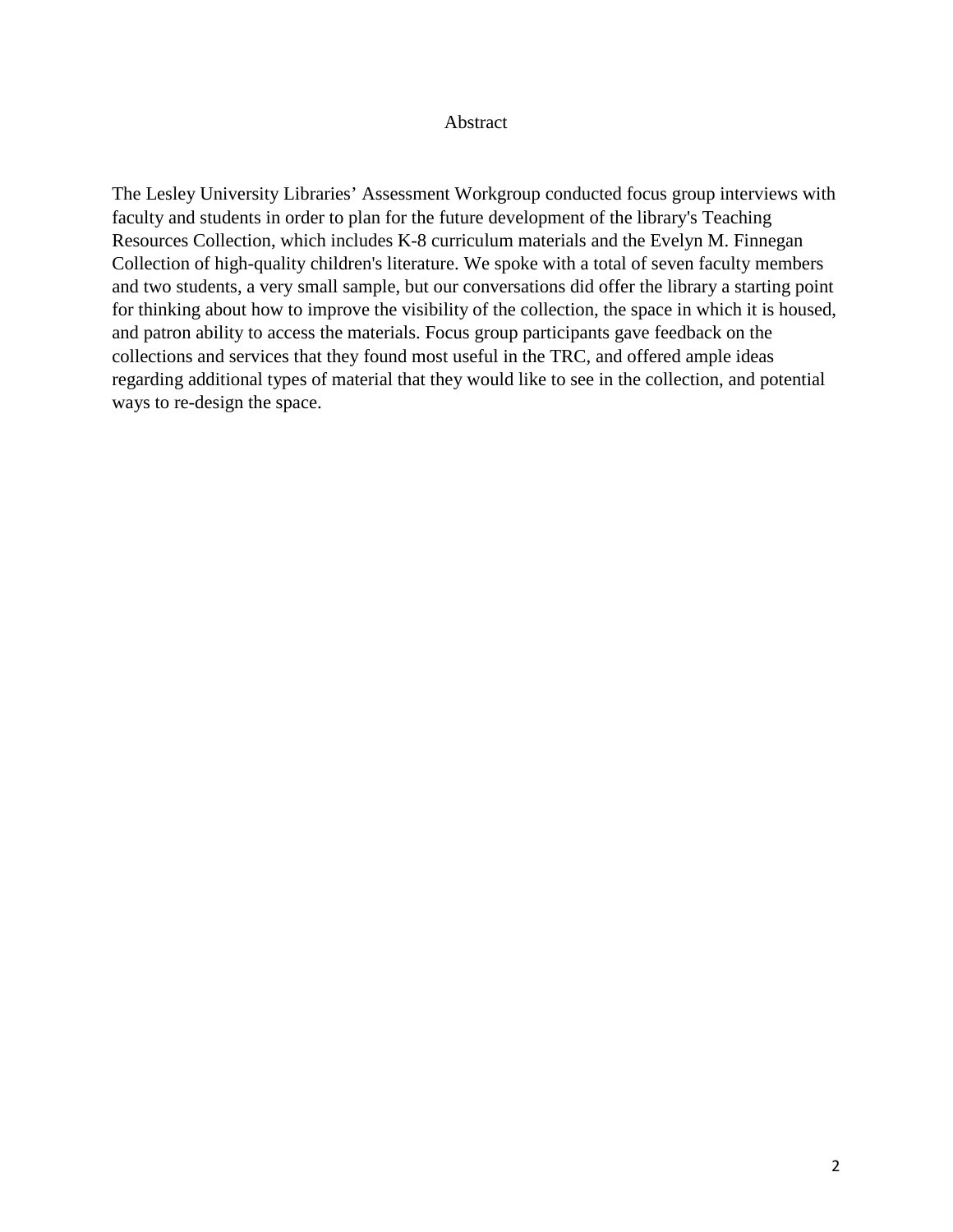During the month of November 2015, the Lesley University Libraries' Assessment Workgroup conducted one phone interview and two focus groups on campus, one with faculty and one with students. We spoke with a total of seven faculty members and two students. This sample is too small to offer statistically significant data regarding the populations that use this collection, but did offer us a good starting point for thinking about the future of the collection. Our goal was to understand our patrons' points of view on the following topics related to current and future TRC collection, space, and services:

- who uses the TRC and how, and how could the collection be used
- useful collections current items, wish list
- useful services current services, wish list

After a tour of the TRC room and the Juvenile Literature corridor, we asked our participating faculty and students the following questions:

- 1. What kinds of things do you want to see in this collection? (Do we have the things that you're looking for? Too old, not the right subject areas, don't understand the value of these things? Have you used them or is this collection new to you?)
- 2. What do you do with these items? (Do you use them for lesson plans or to generate ideas for projects or . . .?)
- 3. When you're working with these objects, where do you work with them? (Do you bring them back to your office or dorm room? Do you use them in the library?)
- 4. What could a librarian do to help you use this collection or provide service in this collection? (Organizational help, demonstrations, building the collection?)
- 5. What could we do in terms of content, space or service to help you take more advantage of this collection?

## **Overview of the TRC**

## As stated on the library website:

*"The Teaching Resources Collection (TRC) in the Sherrill Library consists of resources for working with children. It includes K-8 curriculum materials and the Evelyn M. Finnegan Collection of high-quality children's literature. These resources are used by students for teaching and counseling, class assignments, internships, and practicums."*

The TRC comprises juvenile fiction, juvenile non-fiction, picture books, manipulatives, textbooks, early readers, and oversized books and bins of material for classroom instruction. The collection contains 19,641 items, of which 2,761 items--approximately 15% of the collection circulated in 2014. By comparison, only 6% of items circulated in other areas during the same year, so this collection, while specialized, is considered high-use.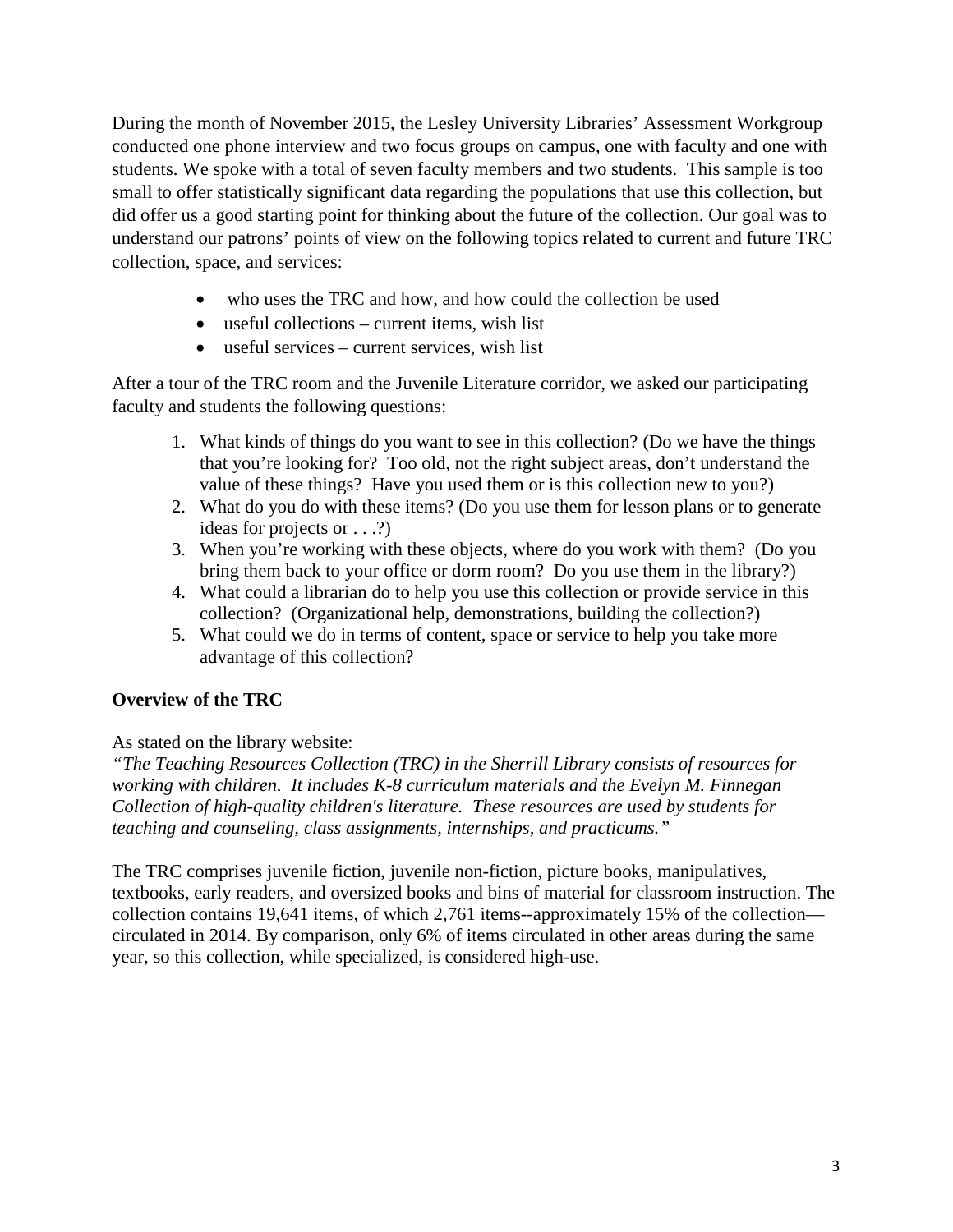#### **REPORT FINDINGS**

#### **Promote the collection and facilitate access**

Respondents thought that the library should promote the collection to all programs. Many people are unaware of the collection, or assume that it is relevant only for education students; they do not realize that it includes items relevant for expressive therapies, counseling, and art majors.

Faculty recommended that the library facilitate access to the collection by either providing space in which expressive therapies and education classes could meet in Sherrill, or implementing an efficient delivery system to U-Hall and LUCAD. Several faculty members who participated in the focus group expressed interest in a portable collection, such as a bin of related items on a particular theme delivered to their classroom at U-Hall. Because this collection includes many items that are larger and bulkier than typical library materials, patron concerns about portability seem particularly important to address.

One student, also a library employee, who lives on the Brattle campus, said that she uses the space and collection because of its proximity to her dorm. She said before she started working at the library, she had "no clue" about what the library had, but now she appreciates it so much more and wonders why she hadn't used the library before. This comment, and similar comments from the faculty focus group, suggest that marketing and promotion of the collection could increase its use. As one LUCAD faculty member said in the focus group, "most [LUCAD faculty and students] don't know this is here." This same student's comment that she found access to the collection to be very convenient was a minority opinion; the majority of focus group participants felt that the collection was challenging to access, but that knowing that materials could be checked out and could leave the site might motivate more people to explore the collection.

Both education and expressive therapies faculty said they have their own collections of relevant materials housed at U-Hall, because that is where they do most of their teaching. Nevertheless, they could foresee using a variety of the materials if access were improved. Some faculty already request items and have them delivered to U-Hall. Other faculty would like classes scheduled at Sherrill, perhaps in a space dedicated to use of the collection.

While some faculty focus group participants were already aware that they could request intercampus delivery of items from the library, including TRC materials, others did not know the service existed. Those who did not know about this service were very interested to learn about it, and felt that it would be a convenient way for them to make use of materials from the collection.

One faculty member recommended that the library create a marketing infographic or video, showing the types of resources that are here and where they can be found, so that students and faculty across Lesley's schools would have a better idea of what was available to them in the TRC.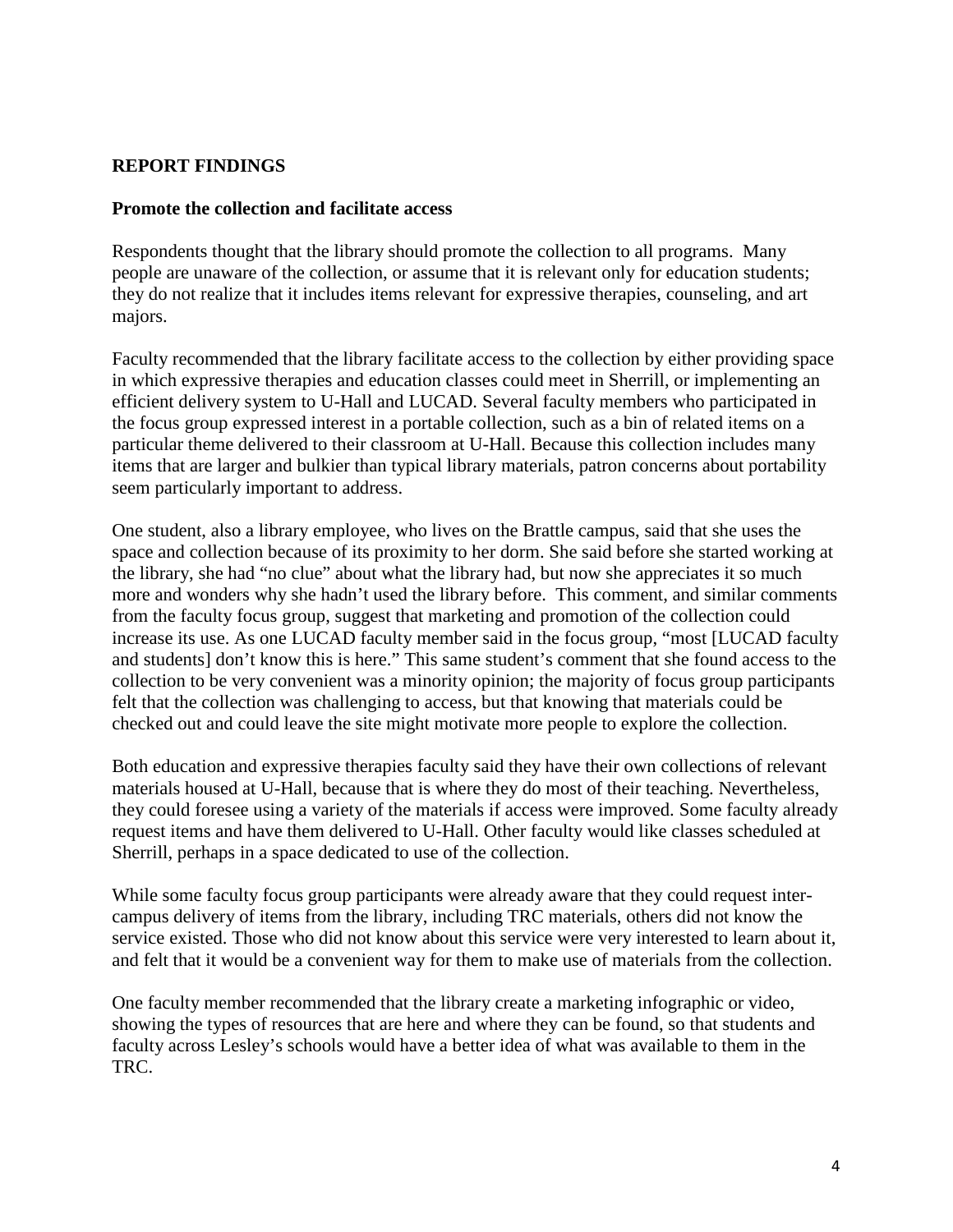### **Expand and redefine content to reflect university wide programs – LUCAD, GSASS, CLAS & GSOE**

The collection is relevant for many programs and schools—not only GSOE—but does not currently have the visibility that it needs and deserves. Overall, people were pleasantly surprised by the collection, especially the LUCAD faculty who weren't aware of its scope. Faculty focus group participants suggested that the mission of the collection should be more clearly defined. Given its size, the collection cannot replicate those of local public libraries, but it can supplement those collections in important ways by filling gaps and highlighting particular types of titles, such as those that represent diversity, in all formats. The education faculty tend to use the public library, and their personal collections, when they need access to a wide variety of current titles. Updating materials such as the collection of basal readers could help to keep the collection relevant for these faculty members.

Many exciting ideas for expanded content were suggested, including the following:

manipulatives poseable items for drawing non-book items; inflatables theater props historical costumes games—students at LUCAD take a user experience game design course, and physical examples could be useful animal skeletons—larger objects with visible details natural objects—rocks, tree rounds, natural playground materials iPad apps for music and art therapy microphones

a streaming music library math scales of different varieties children's e-books and children's book apps text sets de-stress tools art supplies (paint, pastels) sheet music more musical instruments for children Library of Congress's Teaching American History primary source packages

#### **Research, Instruction, and Outreach with the Collection**

Faculty remembered the impact of previous TRC librarians in defining the mission of the collection and facilitating meaningful engagement with the materials. A librarian who knew the collection well, participants suggested, would be a valuable partner for finding and teaching effectively using the collection materials. Focus group participants mentioned the potential impact of working with a librarian with a deep knowledge of the collection, who could advise students on choosing items, particularly when they have a very specific need—for example, content that represents diverse children and families but that is not necessarily about diversity as a theme. A TRC librarian could work creatively with the collection—potentially creating thematically-related sets for specific lessons, for example, that could model the process of building these sets for GSOE students.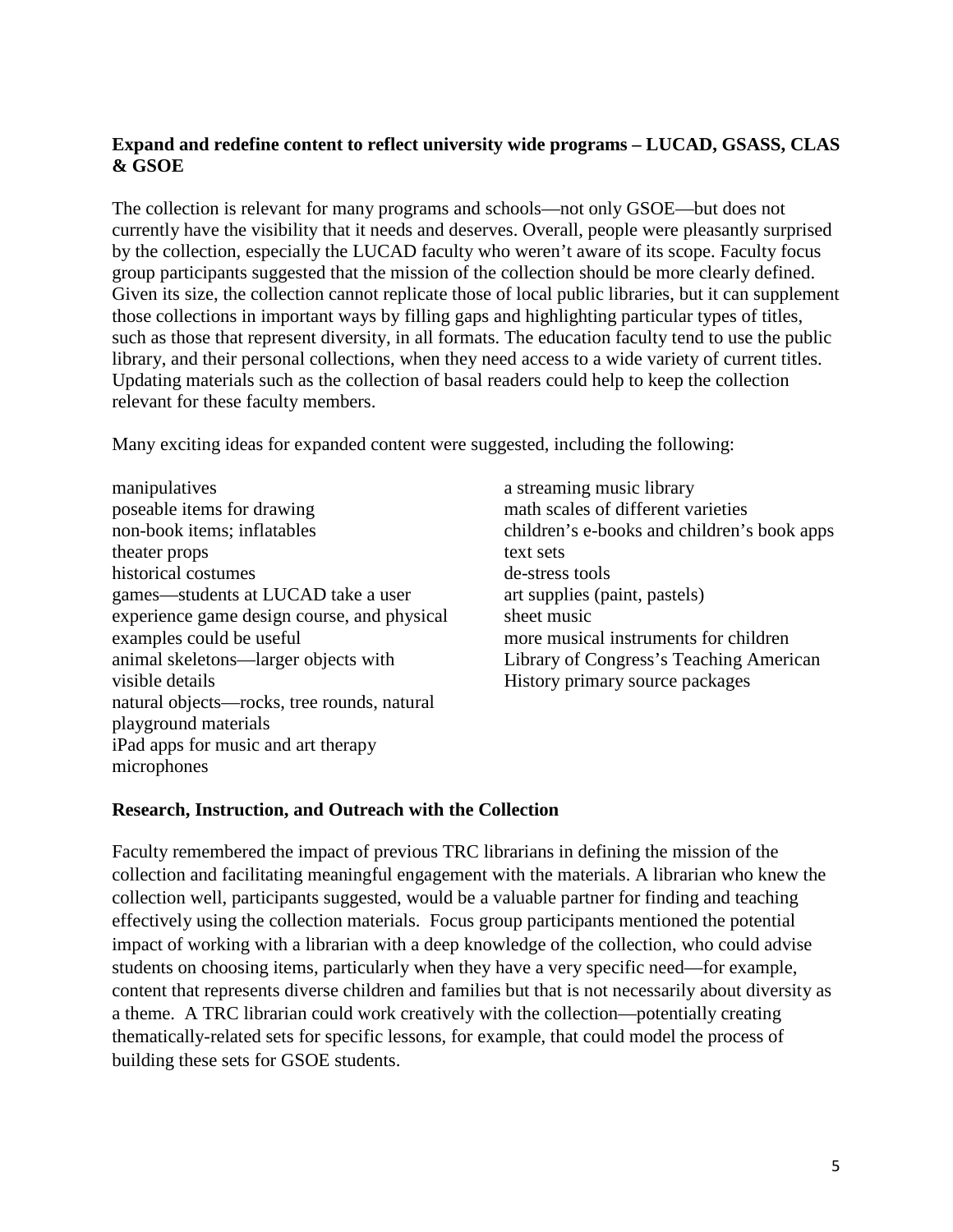The comments of the focus group participants highlight the importance of a professional librarian in developing and facilitating access to the collection. A TRC librarian is needed to maintain and update materials in the collection, particularly the curriculum guides, basal readers, and textbooks. A dedicated librarian could also increase the visibility of the collection through outreach to faculty and students, particularly those outside of GSOE, who might not realize the scope of the collection and its potential relevance for art students, creative writing students, counseling, and expressive therapies students. While the library has had a dedicated librarian for this collection in the past, the position is not currently filled.

### **TRC physical space**

There were very few specific suggestions on improving the physical space of the TRC collection, other than making more room to work and browse items, in addition to adding storage cabinets or specialized closets, such as a costume closet. One education faculty member mentioned that the "classrooms in University Hall are not ideally situated to teaching children's literature," so a re-designed TRC could be a space in which to teach. She envisioned being able to gather around round tables filled with books, and a space for a reader's theater, as features that might make the space more conducive to teaching with the collection materials in the library space, as opposed to needing to bring materials to University Hall. The logistical challenge of coming to the Brattle campus, she suggested, could also be overridden if the collection included all the titles she was likely to need in her teaching, and if she could have them pulled in advance and ready for a class to come in.

Participants also suggested that reorganizing the materials according to themes, or even by like objects, could facilitate the use of the space. Several respondents mentioned that they were unsure about where things were or how the space was organized. It can be difficult to find specific items, such as basal readers, which are "tucked in the back" and not obviously visible to students. The collection is currently organized by type of material and Library of Congress call number, which is not an intuitive system for many patrons.

While participants did imagine some potential improvements to the space, the majority of their concerns were about content and access.

A music therapy faculty member had a very specific need for dedicated space for music technology, such as a sound-proof room where students could record live music and listen to recordings. Such a space is available at the library, outside the TRC, so there may be features already in the building that could facilitate patrons' use of the collection.

#### **Conclusions**

Focus group participants were excited about what they found in the collection, and about the potential for adding an even greater variety of materials. Their comments suggest that the mission of the collection has the potential to grow, from one of filling gaps in the easily accessible collections of children's literature at the public libraries, to one of serving many Lesley programs with a variety of materials for creative and hands-on learning.